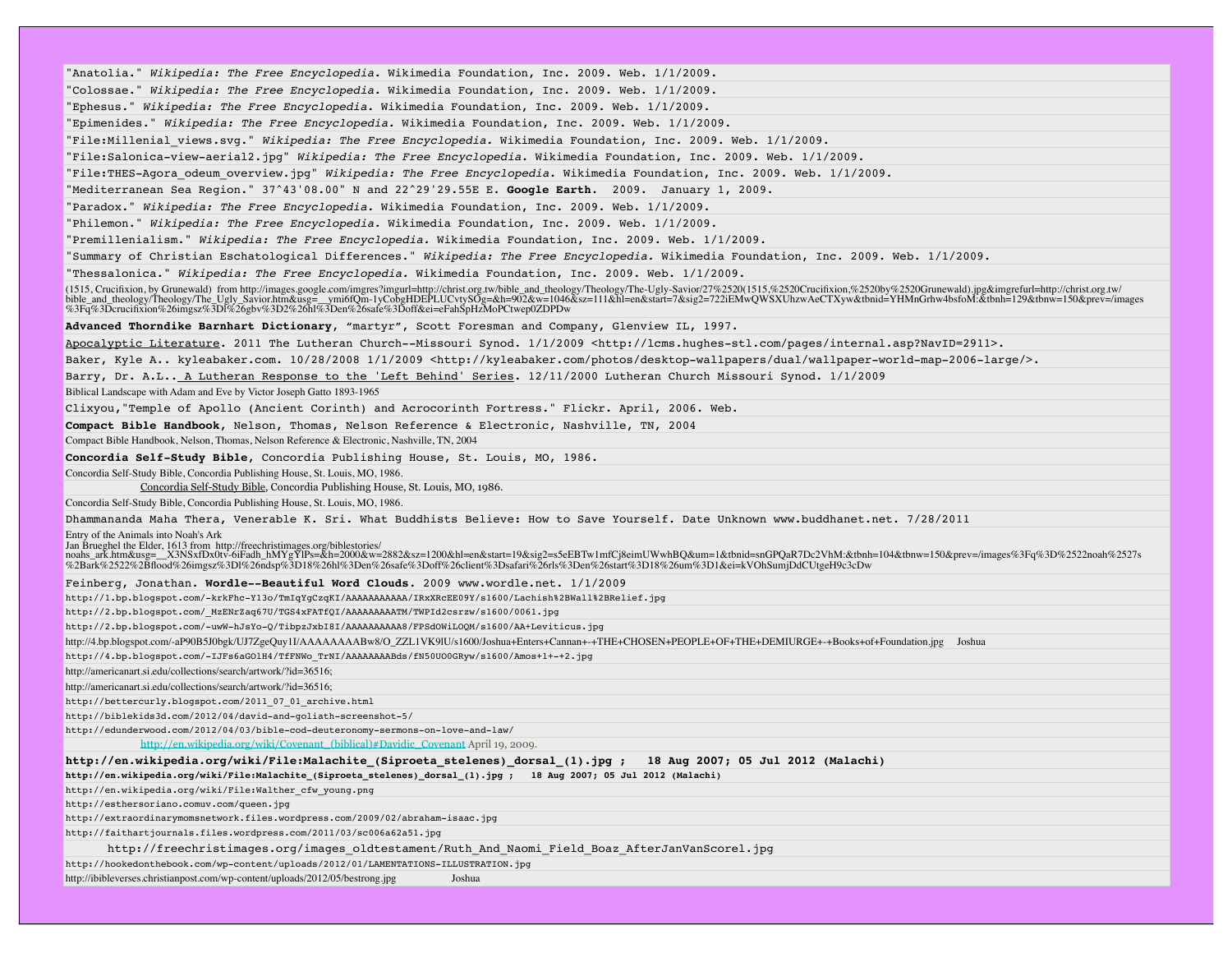http://images.allmoviephoto.com/2006\_One\_Night\_with\_the\_King/2006\_one\_night\_with\_the\_king\_014.jpg (ESTHER) http://images.google.com/imgres?q=habakkuk+angel&hl=en&sa=X&tbs=isz:l&tbm=isch&tbnid=KRBKL-D\_74RtRM:&imgrefurl=http://thebiblein365.blogspot.com/ 2011\_10\_01\_archive.html&docid=50tx1vliVak7VM&imgurl=http://4.bp.blogspot.com/-u9rnSrVxylo/TjIACkmVxhI/AAAAAAAACT4/dWbB50423VY/s1600/when%25252Bgod%25252Bseems<br>%25252Bunfair.jpg&w=1600&h=862&ei=Ta38T4XjKMaBqgHNlYy9Aw&zoom=1 190&tx=96&ty=26&biw=956&bih=571 (Habakkuk) 10 Jul 2012

NIV Study Bible, The, The Zondervan Corporation, Grand Rapids, MI, 1985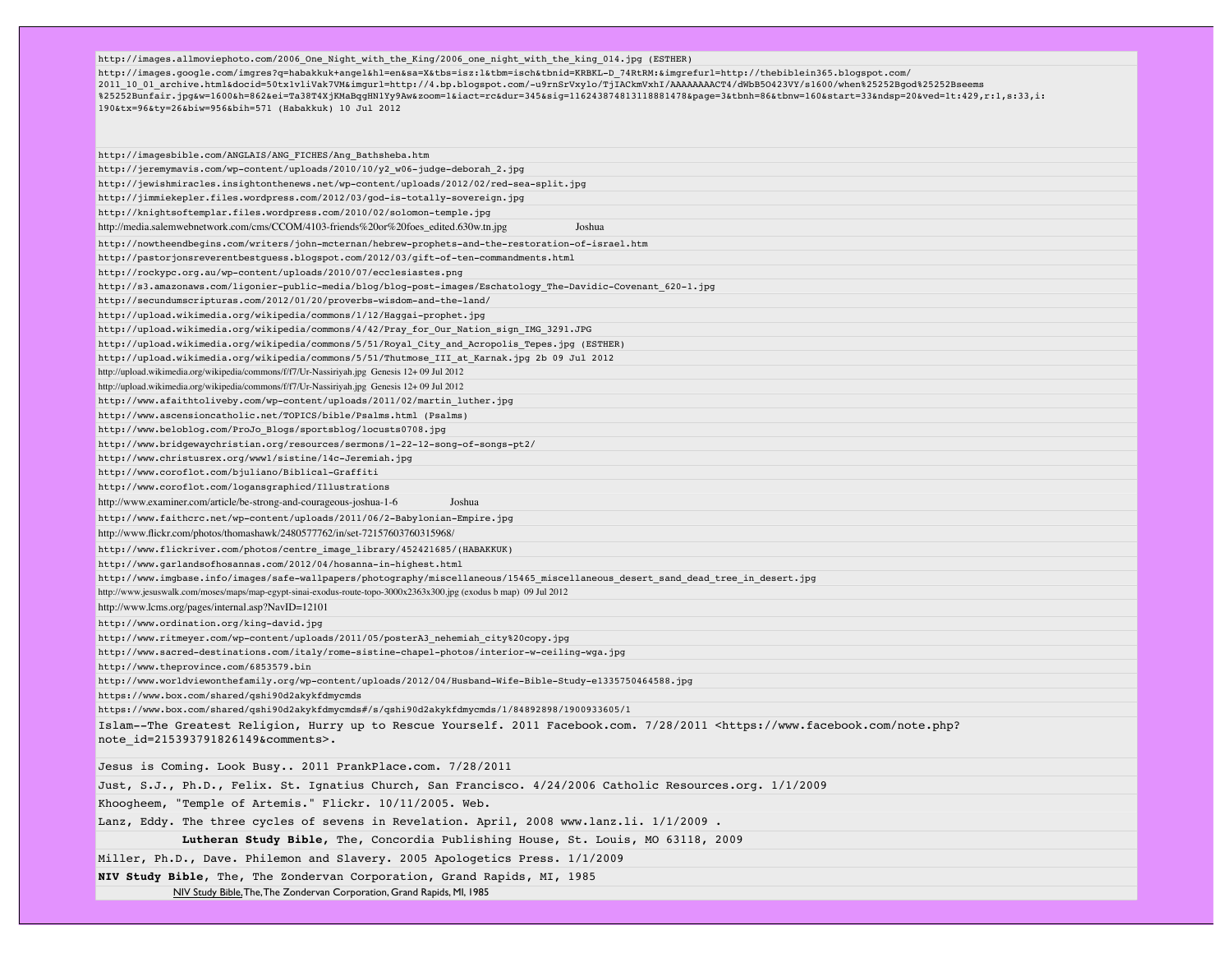Norden, Rudolph. **Introducing the Books of the Bible**. Saint Louis, MO: Concordia Publishing House, 1987.

riverdolphinlove, Riverdolphinlove's Space. 10/9/2009 1/1/2010 <http://riverdolphinlove.wordpress.com/>.

Robertlz, "St. Paul in Philippi." Flickr. 3/3/2008. Web.

Scripture taken from the HOLY BIBLE, NEW INTERNATIONAL VERSION®. Copyright © 1973, 1978, 1984 Biblica. Used by permission of Zondervan. All rights reserved. The "NIV" and "New International Version" trademarks are registered in the United States Patent and Trademark Office by Biblica. Use of either trademark requires the permission of Biblica. Bible Gateway. Web. 1/1/2009.

Storm Crypt, untitled photo of Roman Colosseum. Flickr. 1/1/2009. Web.

The Children's Friend - The Good Shepherd from http://freechristimages.org/bible\_story\_search.htm

The Illustrated Bible Story by Story, Dorling Kindersley, London 2012

The Inspiration of ScriptureA Report of the Commission on Theology and Church Relations of the Lutheran Church--Missouri Synod March 1995 (Amos) 06 Jul 2012

The Inspiration of ScriptureA Report of the Commission on Theology and Church Relations of the Lutheran Church--Missouri Synod March 1995 (Amos) 06 Jul 2012

The Inspiration of ScriptureA Report of the Commission on Theology and Church Relations of the Lutheran Church--Missouri Synod March 1995 (Amos) 06 Jul 2012

The Inspiration of ScriptureA Report of the Commission on Theology and Church Relations of the Lutheran Church--Missouri Synod March 1995 (Amos) 06 Jul 2012

The Thompson Chain Reference Bible, New International Version, The Zondervan Corporation, Grand Rapids, MI 1984

The Tower of Babel, Pieter Bruegel the Elder 1563 from http://freechristimages.org/biblestories/tower\_of\_babel.htm

Traveling Otter, "Celsus Library." Flickr. 10/31/2005. Web Wikipedia graphic of Amos. 06 Jul 2012

Wikipedia graphic of Amos. 06 Jul 2012

Wikipedia graphic of Amos. 06 Jul 2012NIV Study Bible, The, The Zondervan Corporation, Grand Rapids, MI, 1985 www.biblegateway.com

## • Bibliography Current through 8/12/2013